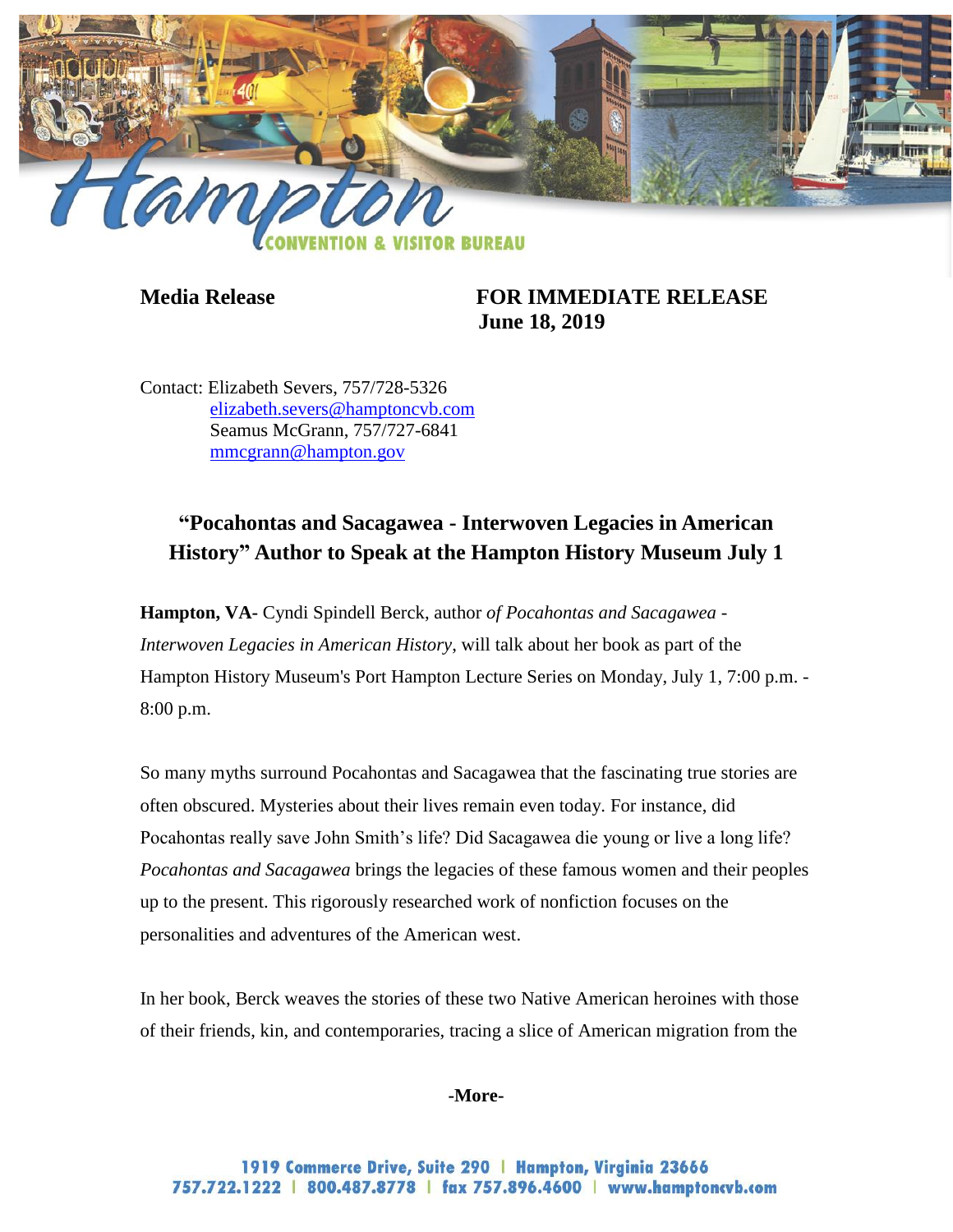# **"Pocahontas and Sacagawea - Interwoven Legacies in American History" Author to Speak at the Hampton History Museum July 1 – page 2**

first permanent English settlement in Jamestown, across the Appalachian Mountains, through the land of the Cherokees, to St. Louis, up the Missouri River, and finally to the Pacific.

"We meet John Smith, Daniel Boone, and William Clark on this journey," said Berck in a recent interview. "We also meet the famous mountain man James Beckwourth, who was a friend of Sacagawea's son, and a Northern Paiute woman named Sarah Winnemucca, whose family gave its name to a town in Nevada."

"The nation-building set in motion in Jamestown, and accelerated by Lewis and Clark, led to terrible consequences for American Indians," Berck added. "Yet, not all of the interactions between whites and Indians were brutal. There appeared to be genuine friendships between Pocahontas and John Smith, and between Sacagawea and William Clark. These cross-cultural relationships are important to understand," the author said in closing. "I see them as hopeful alternatives to the territorial and cultural conflicts so common in our world today."

### **About the Author**

Cyndi Spindell Berck received her Bachelor of Arts from the University of California, Los Angeles and Master of Public Policy and Juris Doctor degrees from the University of California, Berkeley. She is the founder of International Academic Editorial Services of Berkeley California. "I enjoy my editorial work," said Berck, "but history is my intellectual true love." While researching her book, *Pocahontas and Sacagawea - Interwoven Legacies in American History*, she canoed up the Missouri, walked along the silent ruts of the Oregon Trail, gazed over the Cumberland Gap, and visited the Jamestown settlement. She found inspiration in the hope that she could support those struggling for coexistence today by remembering the remarkable accomplishments of